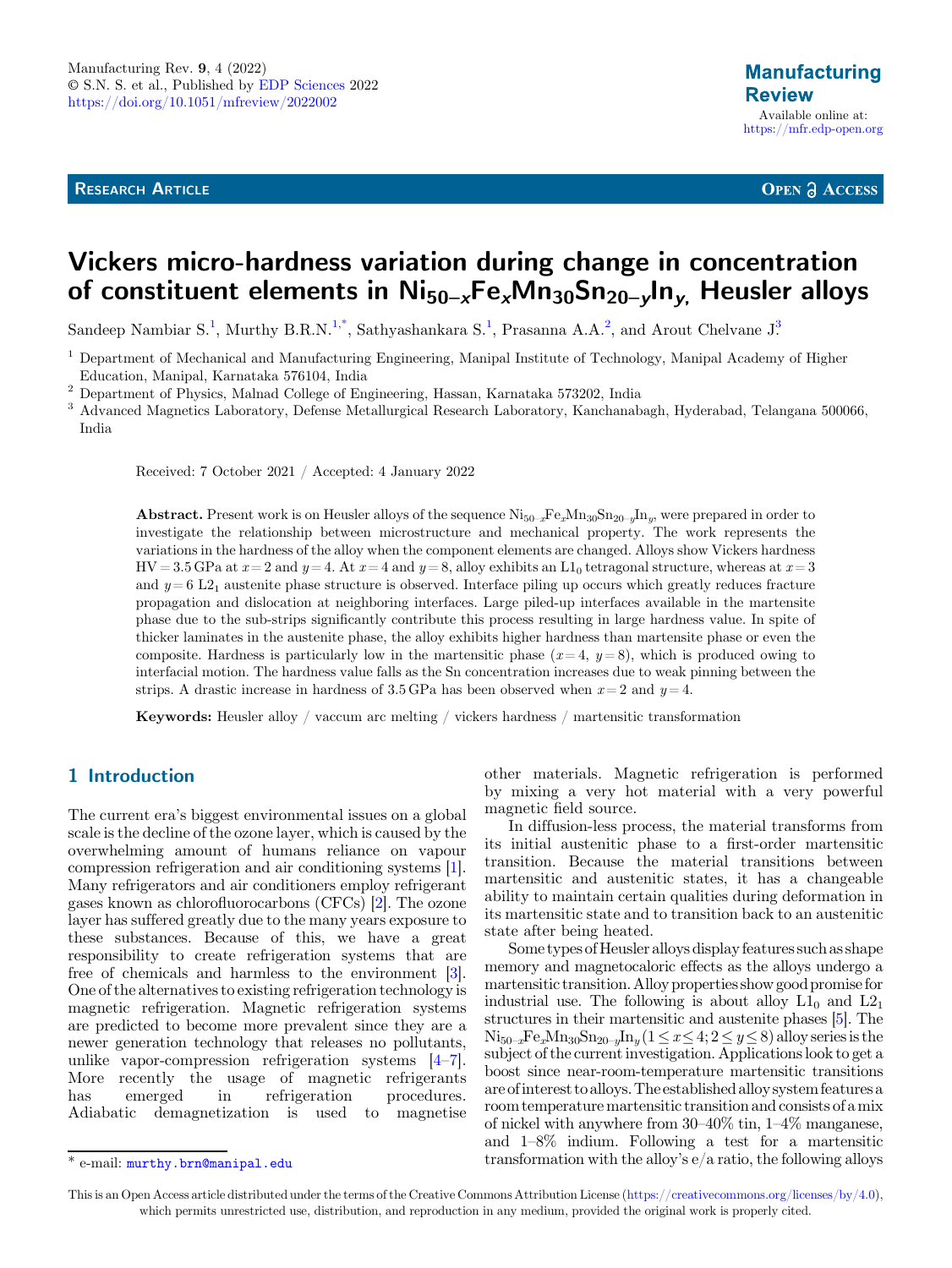<span id="page-1-0"></span>were generated  $[8-13]$  $[8-13]$  $[8-13]$ . Variation in e/a results in change of martensitic transformation and also phase change associated with it [[14](#page-4-0)].

The valence electrons per atom for Ni, Mn, Sn, Fe, and In are, respectively, three, four, five, eight, and three. Electron concentrations in the outer shells can be calculated according to the equation shown here [\[14](#page-4-0)].

#### See equation (1) below.

Equation  $(1)$  is used to tune the composition of the alloys systems to near room temperature and to keep the e/a of the alloy between 7.80 and 7.70. A temperature range of 800 to 900 °C must be maintained during annealing in order for the martensitic transformation to take place in the material and for the material to show signs of phase transition [\[15](#page-4-0)]. When it comes to preventing oxidation on the specimen's surface, the vast majority of studies recommend that the specimen be annealed in a vacuum atmosphere. Grain boundaries for the sample while working on a Mn2FeGe Heusler alloy for 30 s with Marble's reagent was seen. It was discovered via research on NiMnGa-Co-based Heusler alloys that the microstructure of the alloys may be determined by employing Marble's reagent as an etchant. Additionally, the Marble's reagent was used to analyse the principal makeup of numerous additional works including one in which the major composition of Heusler alloys was Ni-Mn-Sn [\[16](#page-4-0)–[23\]](#page-4-0).

# 2 Experimental section

#### 2.1 Material preparation

5 g weight ingots were produced by vacuum arc melting furnacein an argon environment, alloying elements of Ni, Sn, Mn, In and Fe of 99.99% were taken to produce the master alloy. The temperature of the copper hearth and electrodes is lowered by utilizing chiller water. After the master alloys have been completely melted, they are hardened. These are then re-melted by rotating them using the tweeze mechanism. A homogenous alloy is formed by the continuous melting, re-melting and solidification process that are repeated and thus the alloys form a homogeneity.

The formed alloys were then annealed at 750 °C in a vacuum setup to prevent surface oxidation for 48 h. A small section from the master alloy was cut by electrical discharge machining, was utilized to analyses the X-ray Diffraction (XRD) pattern of samples. The XRD patterns from the alloys were recorded using a high-resolution X-ray diffractometer (X'Pert PRO PANalytical) with filtered CuK radiation of 0.15410 nm. A curved graphite monochrometer was used to run the diffractometer at 40 kV and  $30 \text{ mA}$ . A continuous  $\theta$ - $2\theta$  scanning was performed across the diffraction angle  $2\theta$  in the  $10^{\circ} < 2\theta < 90^{\circ}$  range, which



Fig. 1. XRD pattern in  $Ni_{49}Fe<sub>1</sub>Mn<sub>30</sub>Sn<sub>18</sub>In<sub>2</sub> alloy.$ 

covers the range of the typical diffraction peaks. The data were collected at room temperature and at varying temperatures. The results were collected at ambient temperature as well as at selected temperatures ranging from 24.85 to 126°. High temperature investigations at various temperatures enabled the determination of an alloys lattice expansion and/or phase change from a martensite to an austenite structure. For the various alloy samples, step scans was completed with a range of  $35^{\circ} < 20$  $\langle 70^\circ \text{ at a scan rate of } 0.02^\circ / \text{min and } 2-4 \text{ s. The}$ microstructure imaging was done using Field Emission Scanning Electron Microscope (FESEM) Carl ZEISS make GeminiSEM 300 with probe current of 3 pA to 20 nA.

At the upper  $(U)$ , lower  $(L)$  and central  $(C)$  positions of the alloy Vicker's hardness (HV) was measured to see whether there is a relationship between compositional dependency and mechanical hardness of the alloy. The HV was measured with a Vickers hardness tester under a force of 200 kgf. A force of 1 to 200 kgf is applied to a diamond depression at an angle of 136° between opposing sides. This is done between 10 and 15 s of dwell time.

## 3 Results and discussion

 $Ni_{49}Fe_1Mn_{30}Sn_{18}In_2$  alloy was split in half and annealed at 750 °C, while the other was as-cast Heusler alloy and further subjected to XRD analysis. This was done in order to estimate the influence of annealing process on the properties of the Heusler alloy. The XRD patterns for the alloys were recorded in the range and the diffraction angle  $2\theta$  is shown in Figure 1 which shows that as the alloying elements composition is changed there tends to be a change in the peaks as well.

 $e/a = \frac{10x(Ni\,at.\%) + 7x(Mn\,at.\%) + 4x(Sn\,at.\%) + 8x(Fe\,at.\%) + 3x(In\,at.\%)}{100}$  (1)

$$
(1)
$$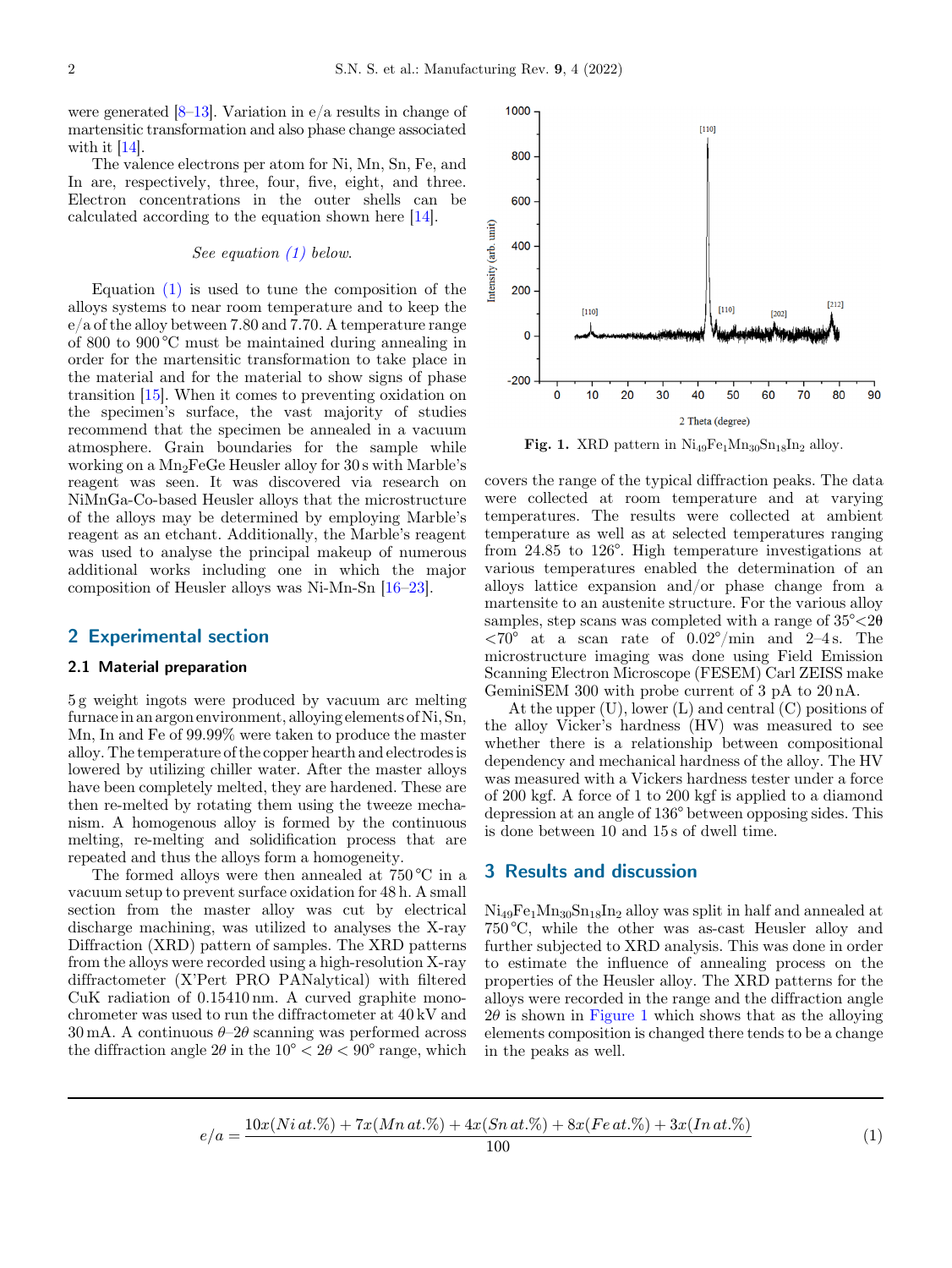Table 1. Vickers micro hardness measured for the alloy at Upper (U), central (C) and lower (L) cross section of  $\text{Ni}_{50-x}\text{Fe}_{x}\text{Mn}_{30}\text{Sn}_{20-y}\text{In}_{y}$   $(1 \leq x \leq \text{alloy4}; 2 \leq y \leq 8).$ 

|               | HV(GPa) |             |       |
|---------------|---------|-------------|-------|
| $\Lambda$     |         |             |       |
|               | 2.503   | 3.048       | 2.617 |
| $\it 2$       | 3.112   | $\it 3.520$ | 3.227 |
| $\mathcal{S}$ | 2.105   | 2.701       | 2.254 |
| 4             | 2.617   | 2.704       | 2.716 |

The X-ray diffraction pattern (illustrated in [Fig. 1](#page-1-0)) obtained at room temperature reveals that the sample exhibits theHeusler crystal structurein as-cast alloy. Thereis also evidence of peak splitting which occurred at the most extreme peak. This also indicates that the specimen has undergone martensitic transformation. Although, when the peak is enlarged, it is evident that there is solid indication of peak splitting caused by the martensitic transformation. The numerous splits-like pattern displayed may have evolved as a result of the main split visible.While there is evidence of peak splitting in the as cast specimen, it cannot be considered convincing proof. The combined XRD results of alloys represented as A, B, C and D respectively as seen in Figure 2 also indicate the same.

[Figure 3](#page-3-0)a depicts the microstructure of an annealed specimen. To break down the dendritic structure, the specimens are annealed in a furnace for 48h. During annealing, which involves heating to a high temperature for an extended period of time, the diffusion kinematics is triggered at a higher pace, annihilating the dendritic structure and resulting in a well-distributed grain structure.

The coarser dendrites appear to be fractured, revealing fine grain, well distributed phases. [Figure 3](#page-3-0)b depicts the microstructure of the as cast Heusler alloy. It depicts the dendritic structure of both phases, with coarser dendrites. The two stages appear to be fairly evenly distributed. The quantity of the second phase (phase 2) appears to beless than that of the first. Dendrites have inhomogeneous chemical compositions at the microscopic level from place to location or dendrite to dendrite. The characteristics of the dendritic structure are usually inhomogeneous throughout.

According to the Vickers hardness test findings, the bulk structure is a primary austenite phase that is softer in nature and has been cooled at a quicker pace as in [Figure 4](#page-3-0).

The hardness that propagates with the local-strain acts as a carrier in the microscopic martensite strips, which break apart and self-adjust in a changed pattern, as depicted. Free energy at martensite strip interfaces is larger than the free energy in the interior of martensite strips. In the strengthening of small crystallite alloys, interfaces prevent dislocation motion. Large piled-up interfaces accessible in the martensite phase as a result of nano crystallite sub strips play a significant role in this process, resulting in a high average HV value at the upper cross section. For  $x$  and  $y$  are reduced, the hardness falls to 2.264 from 2.736 GPa when  $x = 4$  and  $y = 8$ . When  $x$  and  $y$  are decreased to 2 and 4, respectively, the greatest hardness value of 3.53 GPa is attained from 3.058 GPa. At  $x=4$  and  $y=8$ , we find a martensitic  $L1_0$ tetragonal structure, while at  $x=3$  and  $y=6$ , we see an



Fig. 2. XRD patterns of alloys  $\text{Ni}_{49}\text{Fe}_1\text{Mn}_{30}\text{Sn}_{18}\text{In}_2$ ,  $Ni_{48}Fe_2Mn_{30}Sn_{16}In_4$ ,  $Ni_{47}Fe_3Mn_{30}Sn_{14}In_6$  and  $Ni_{46}Fe_4Mn_{30}$  $Sn_{12}In_8$  represented as A, B, C and D respectively.

austenite  $L2_1$  phase. The alloy is strengthened, particularly during the martensite phase, since the free energy at the interface between the stripsis greater thanin the inner area of the strips. This happens in martensite which separates into thinner laminates and so piles up, and it significantly reduces fracture propagation and dislocation at neighboring surfaces. Despite the thicker laminates in the austenite phase, the hardness is greater than in the martensite phase or even the composite. Hardness is particularly low in the martensite phase  $(x=4, y=8)$ , which is produced via interfacial motion. The hardness value decreases with increasing Sn content due to the process of weak pinning creation between the strips, indicating better interfacial motion with additional weaker pinning due to higher shear stress between the strips. Because there are no M-M or M-A contacts in the austenite alloy  $(x=2, y=4)$ , the hardness rises dramatically to 3.5 GPa. The super-lattice structure is thought to be the cause of the significant drop in hardness in the other austenite alloy  $(x=1,$  $y=2$ ). Energy Dispersive X-Ray Analysis (EDX) analysis technique was used to determine the composition of the alloy and [Table 2](#page-3-0) depicts the composition of the alloy at varying x and y values of  $\text{Ni}_{50-x}\text{Fe}_{x}\text{Mn}_{30}\text{Sn}_{20-y}\text{In}_{y}$  ( $1 \le x \le 4$ ;  $2 \le y \le 8$ ) alloy. The results envisage the homogenous alloying all the four composition.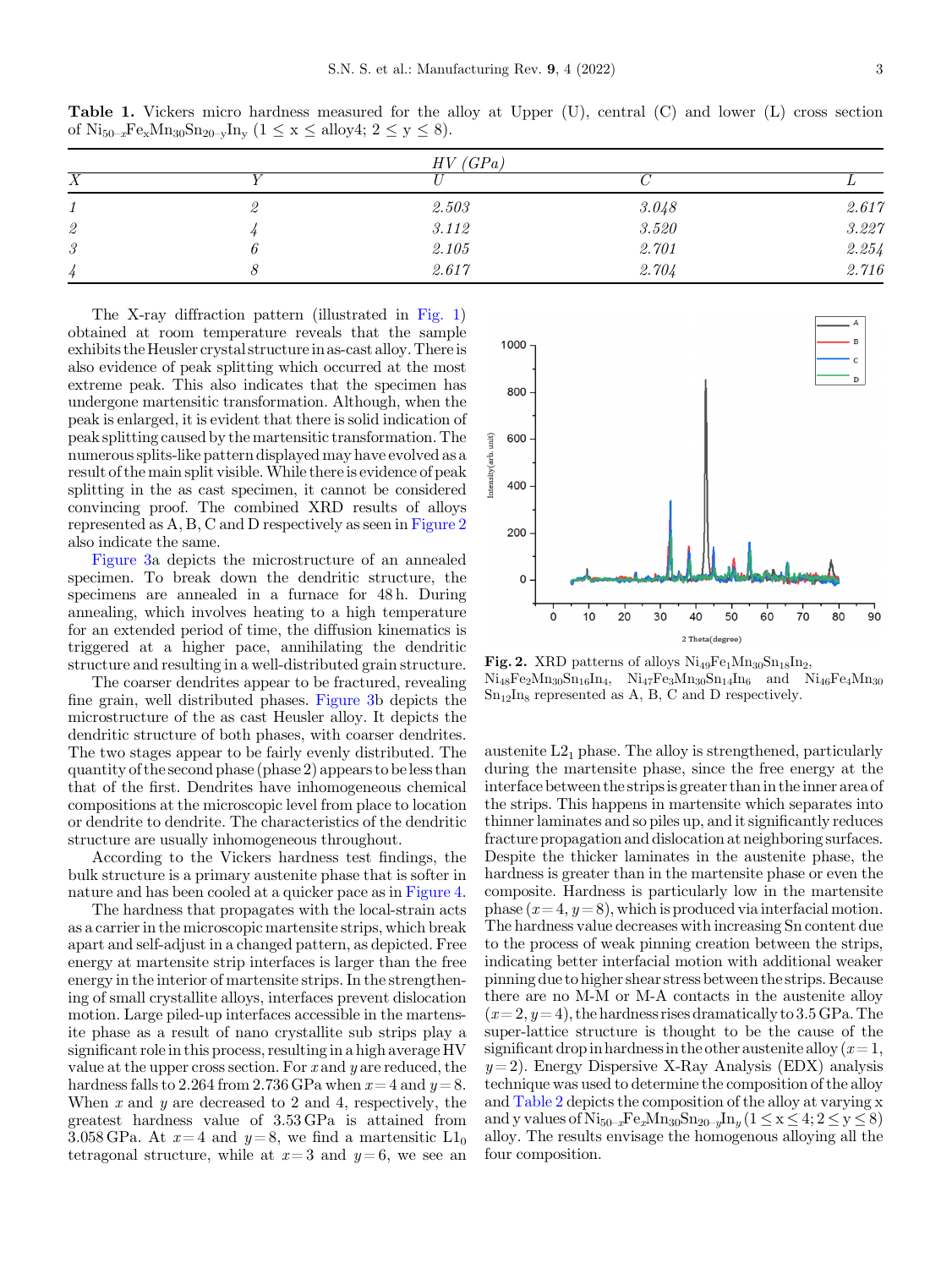<span id="page-3-0"></span>

Fig. 3. (a) FESEM image of annealed  $\text{Ni}_{49}\text{Fe}_{1}\text{Mn}_{30}\text{Sn}_{18}\text{In}_{2}$  alloy; (b) FESEM image of as-cast  $\text{Ni}_{49}\text{Fe}_{1}\text{Mn}_{30}\text{Sn}_{18}\text{In}_{2}$  alloy.



Fig. 4. Vickers micro hardness measured on upper (U), central (C) and lower (L) cross-sections from an alloy  $\text{Ni}_{50-x}\text{Fe}_{x}\text{Mn}_{30}\text{Sn}_{20-y}\text{In}_{y}$  $(1 \le x \le 4; 2 \le y \le 8).$ 

**Table 2.** Compositional analysis of arc melted  $Ni_{50-x}Fe_xMn_{30}Sn_{20-y}In_y$   $(1 \le x \le 4; 2 \le y \le 8)$  alloy.

|         | Composition (wt $\%$ ) |    |             |  |     |  |  |  |
|---------|------------------------|----|-------------|--|-----|--|--|--|
| w       | Ni                     | Mn |             |  | e   |  |  |  |
|         | റ⊫                     | 26 |             |  |     |  |  |  |
| ົ       | 37                     | 26 | ∩г          |  |     |  |  |  |
| ച<br>., | ∩⊨                     | 26 | $\angle$ .) |  | ⊥.∪ |  |  |  |
|         | 36                     | 26 |             |  |     |  |  |  |

The values are accurate within  $\pm 0.1\%$  error.